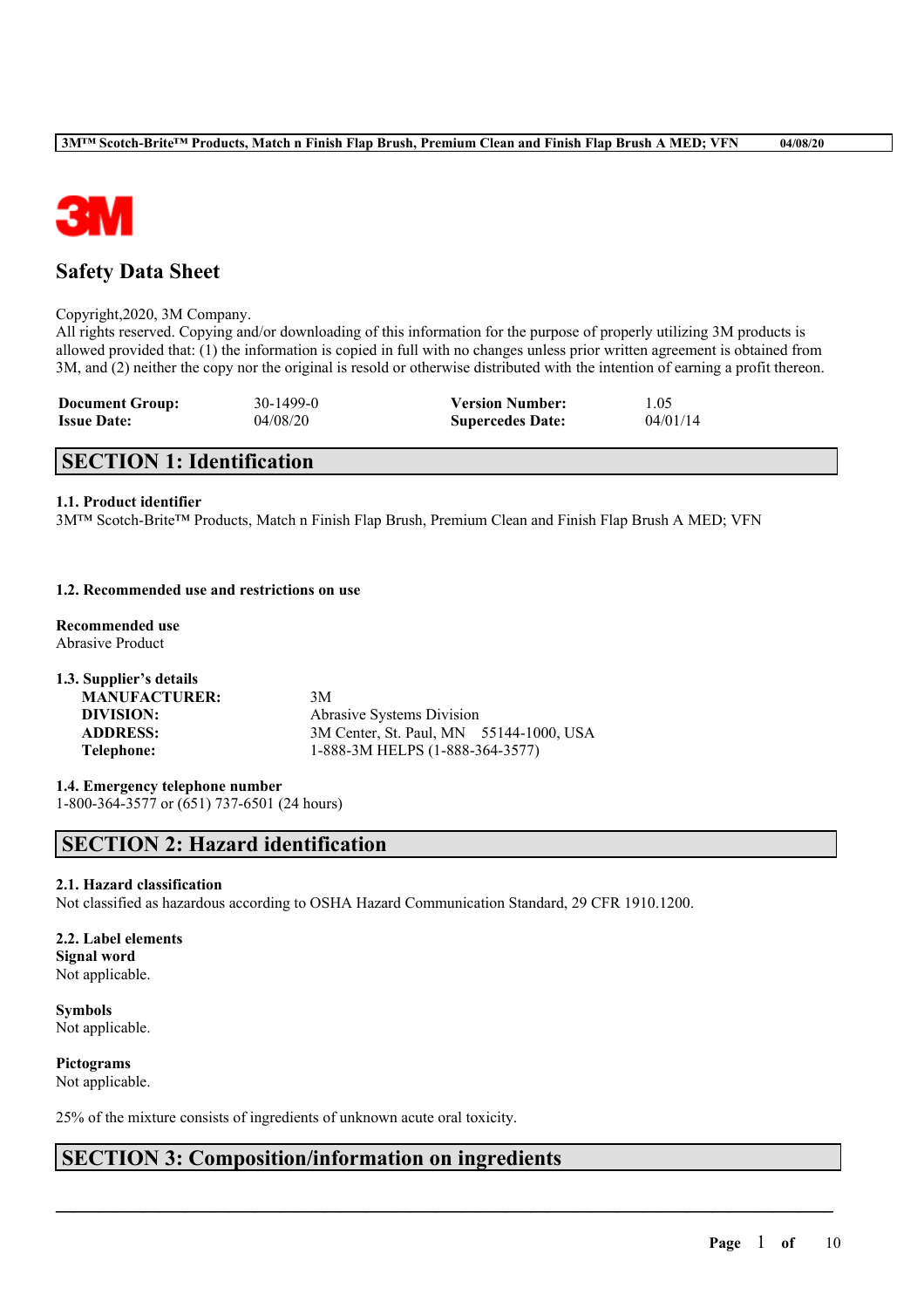| Ingredient                           | <b>C.A.S. No.</b> | $%$ by Wt    |
|--------------------------------------|-------------------|--------------|
| Aluminum Oxide Mineral (non-fibrous) | 1344-28-1         | $35 - 50$    |
| Filler                               | 13983-17-0        | $3 - 5$      |
| Filler                               | 1317-65-3         | $0.25 - 2.5$ |
| Titanium Dioxide                     | 13463-67-7        | $0.25 - 2$   |
| Iron Oxide                           | 1332-37-2         | $0.5 - 2$    |
| Carbon Black                         | 1333-86-4         | $0 - 1.5$    |
| Quartz Silica                        | 14808-60-7        | $0.01 - 0.2$ |
| <b>Cured Resin</b>                   | Mixture           | $15 - 30$    |
| Nylon Fiber                          | Mixture           | $10 - 25$    |
| <b>Fiberglass Core</b>               | Mixture           | $5 - 10$     |

# **SECTION 4: First aid measures**

### **4.1. Description of first aid measures**

### **Inhalation:**

Remove person to fresh air. If you feel unwell, get medical attention.

### **Skin Contact:**

Wash with soap and water. If signs/symptoms develop, get medical attention.

#### **Eye Contact:**

Flush with large amounts of water. Remove contact lenses if easy to do. Continue rinsing. If signs/symptoms persist, get medical attention.

#### **If Swallowed:**

No need for first aid is anticipated.

### **4.2. Most important symptoms and effects, both acute and delayed**

See Section 11.1. Information on toxicological effects.

# **4.3. Indication of any immediate medical attention and special treatment required**

Not applicable

## **SECTION 5: Fire-fighting measures**

### **5.1. Suitable extinguishing media**

In case of fire: Use a fire fighting agent suitable for ordinary combustible material such as water or foam to extinguish.

 $\mathcal{L}_\mathcal{L} = \mathcal{L}_\mathcal{L} = \mathcal{L}_\mathcal{L} = \mathcal{L}_\mathcal{L} = \mathcal{L}_\mathcal{L} = \mathcal{L}_\mathcal{L} = \mathcal{L}_\mathcal{L} = \mathcal{L}_\mathcal{L} = \mathcal{L}_\mathcal{L} = \mathcal{L}_\mathcal{L} = \mathcal{L}_\mathcal{L} = \mathcal{L}_\mathcal{L} = \mathcal{L}_\mathcal{L} = \mathcal{L}_\mathcal{L} = \mathcal{L}_\mathcal{L} = \mathcal{L}_\mathcal{L} = \mathcal{L}_\mathcal{L}$ 

### **5.2. Special hazards arising from the substance or mixture**

None inherent in this product.

### **Hazardous Decomposition or By-Products**

**Substance Condition**

Carbon monoxide During Combustion Carbon dioxide During Combustion

### **5.3. Special protective actions for fire-fighters**

No special protective actions for fire-fighters are anticipated.

### **SECTION 6: Accidental release measures**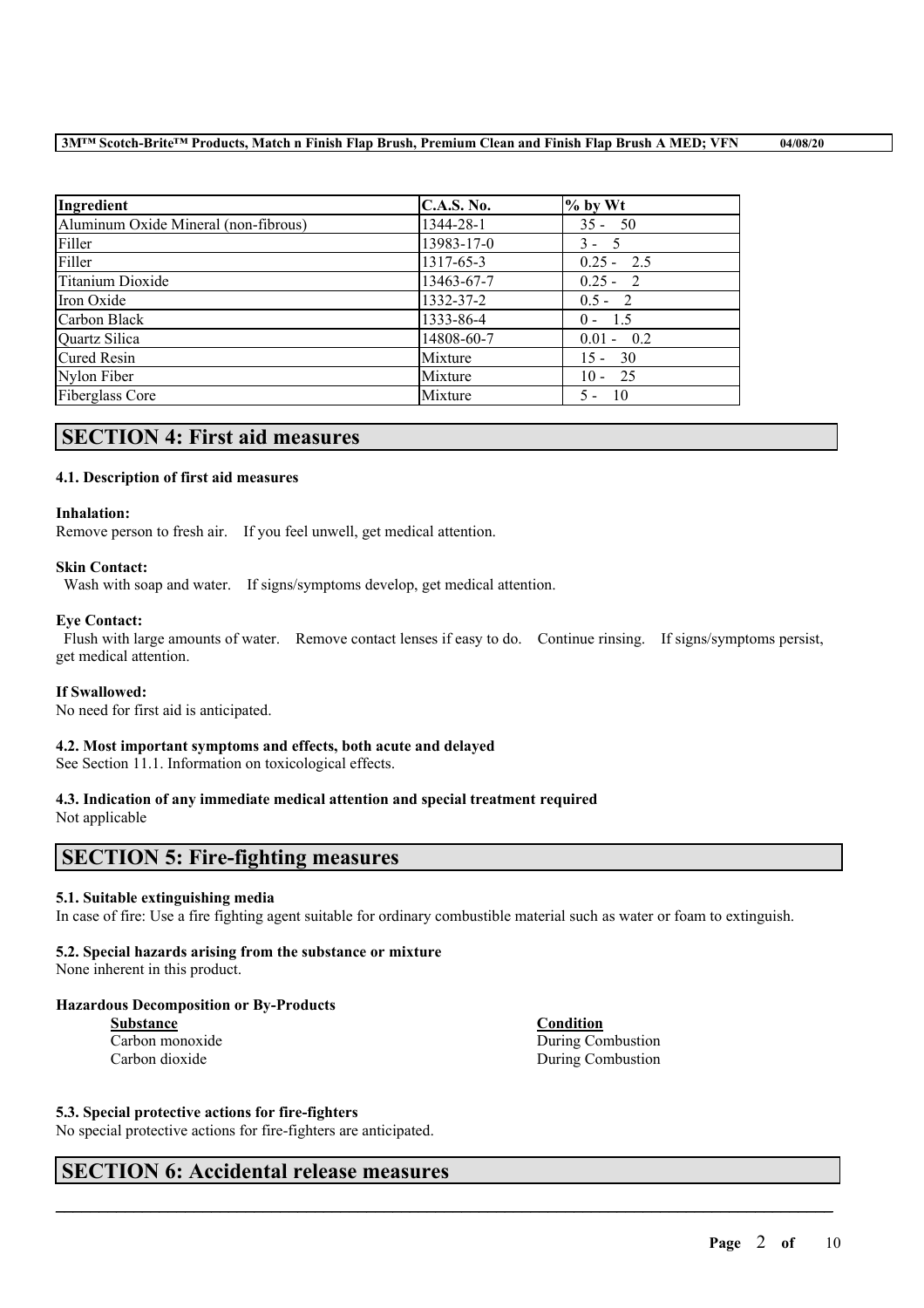**6.1. Personal precautions, protective equipment and emergency procedures** Observe precautions from other sections.

**6.2. Environmental precautions**

Not applicable.

**6.3. Methods and material for containment and cleaning up** Not applicable.

# **SECTION 7: Handling and storage**

### **7.1. Precautions for safe handling**

For industrial/occupational use only. Not for consumer sale or use. Avoid breathing of dust created by sanding, grinding or machining. Damaged product can break apart during use and cause serious injury to face or eyes. Check product for damage such as cracks or nicks prior to use. Replace if damaged. Always wear eye and face protection when working at sanding or grinding operations or when near such operations. Combustible dust may form by action of this product on another material (substrate). Dust generated from the substrate during use of this product may be explosive if in sufficient concentration with an ignition source. Dust deposits should not be allowed to accumulate on surfaces because of the potential for secondary explosions.

### **7.2. Conditions for safe storage including any incompatibilities**

No special storage requirements.

# **SECTION 8: Exposure controls/personal protection**

### **8.1. Control parameters**

### **Occupational exposure limits**

If a component is disclosed in section 3 but does not appear in the table below, an occupational exposure limit is not available for the component.

| Ingredient                    | <b>C.A.S. No.</b> | Agency       | Limit type                                    | <b>Additional Comments</b>        |
|-------------------------------|-------------------|--------------|-----------------------------------------------|-----------------------------------|
| Filler                        | 1317-65-3         | <b>OSHA</b>  | TWA(as total dust):15<br>mg/m3;TWA(respirable |                                   |
|                               |                   |              | fraction):5 mg/m3                             |                                   |
| Carbon Black                  | 1333-86-4         | <b>ACGIH</b> | TWA(inhalable fraction):3                     | A3: Confirmed animal              |
|                               |                   |              | mg/m3                                         | carcin.                           |
| Carbon Black                  | 1333-86-4         | <b>OSHA</b>  | TWA:3.5 $mg/m3$                               |                                   |
| Aluminum Oxide Mineral (non-  | 1344-28-1         | <b>OSHA</b>  | TWA(as total dust):15                         |                                   |
| fibrous)                      |                   |              | mg/m3;TWA(respirable                          |                                   |
|                               |                   |              | fraction): $5 \text{ mg/m}$ 3                 |                                   |
| Aluminum, insoluble compounds | 1344-28-1         | <b>ACGIH</b> | TWA(respirable fraction):1                    | A4: Not class. as human           |
|                               |                   |              | mg/m3                                         | carcin                            |
| Titanium Dioxide              | 13463-67-7        | <b>OSHA</b>  | TWA(as total dust):15 mg/m3                   |                                   |
| Titanium Dioxide              | 13463-67-7        | <b>ACGIH</b> | $TWA:10$ mg/m $3$                             | A4: Not class. as human<br>carcin |
| Filler                        | 13983-17-0        | <b>ACGIH</b> | TWA(inhalable fraction):1<br>mg/m3            |                                   |
| Quartz Silica                 | 14808-60-7        | <b>OSHA</b>  | TWA Table Z-                                  |                                   |
|                               |                   |              | $1$ (respirable): $0.05$                      |                                   |
|                               |                   |              | mg/m3;TWA Table Z-                            |                                   |
|                               |                   |              | $3$ (respirable):0.1 mg/m $3$                 |                                   |
| Quartz Silica                 | 14808-60-7        | <b>ACGIH</b> | TWA(respirable                                | A2: Suspected human               |
|                               |                   |              | fraction): $0.025$ mg/m3                      | carcin.                           |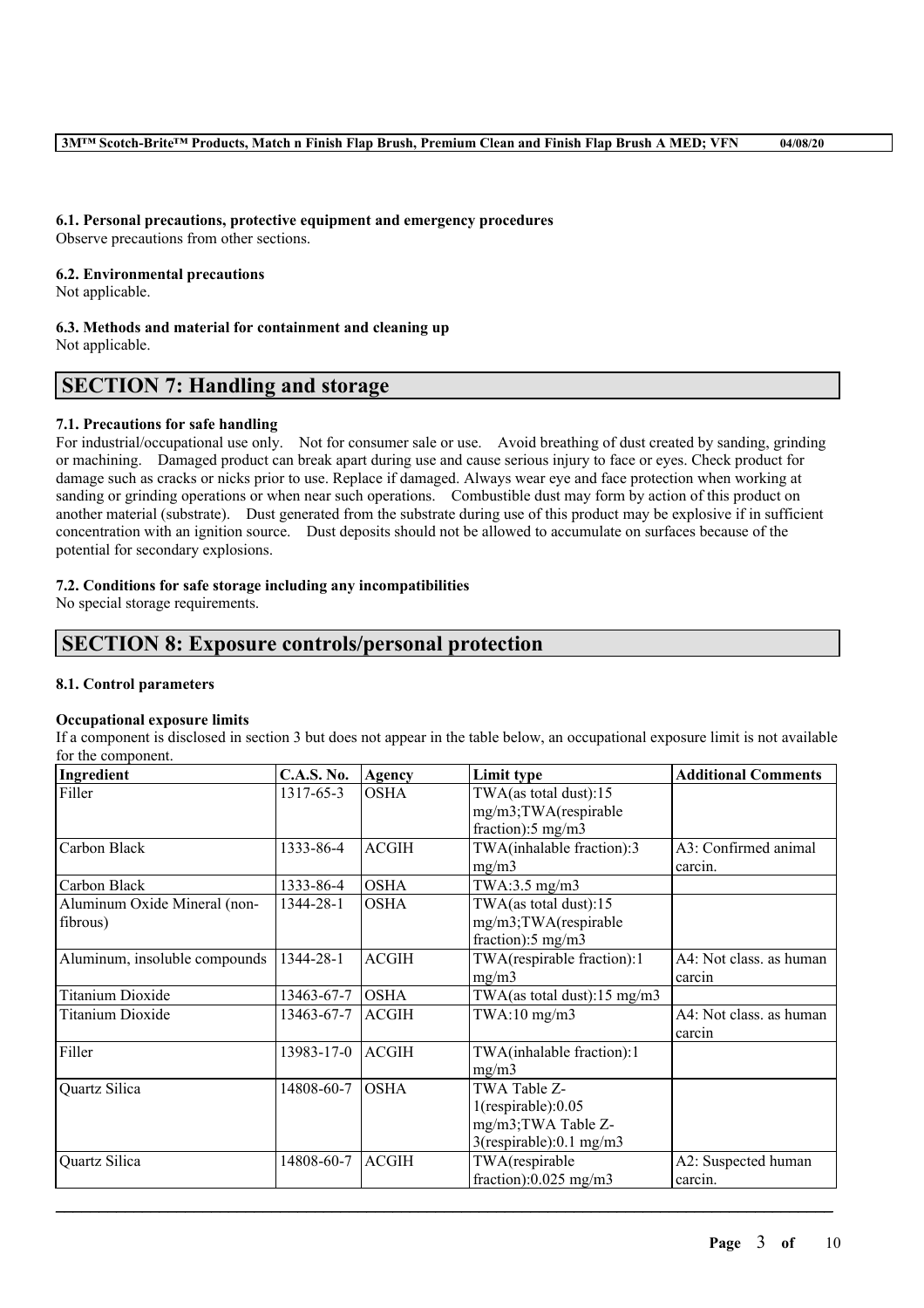ACGIH : American Conference of Governmental Industrial Hygienists AIHA : American Industrial Hygiene Association CMRG : Chemical Manufacturer's Recommended Guidelines OSHA : United States Department of Labor - Occupational Safety and Health Administration TWA: Time-Weighted-Average STEL: Short Term Exposure Limit CEIL: Ceiling

#### **8.2. Exposure controls**

#### **8.2.1. Engineering controls**

Provide appropriate local exhaust ventilation for sanding, grinding or machining. Use general dilution ventilation and/or local exhaust ventilation to control airborne exposures to below relevant Exposure Limits and/or control dust/fume/gas/mist/vapors/spray. If ventilation is not adequate, use respiratory protection equipment. Warning: Excessive operating speed or generation of extreme heat may result in harmful emissions. Use local exhaust ventilation. Provide local exhaust at process emission sources to control exposure near the source and to prevent the escape of dust into the work area. Ensure that dust-handling systems (such as exhaust ducts, dust collectors, vessels, and processing equipment) are designed in a manner to prevent the escape of dust into the work area (i.e., there is no leakage from the equipment).

#### **8.2.2. Personal protective equipment (PPE)**

#### **Eye/face protection**

To minimize the risk of injury to face and eyes, always wear eye and face protection when working at sanding or grinding operations or when near such operations. Select and use eye/face protection to prevent contact based on the results of an exposure assessment. The following eye/face protection(s) are recommended: Safety Glasses with side shields

#### **Skin/hand protection**

Wear appropriate gloves to minimize risk of injury to skin from contact with dust or physical abrasion from grinding or sanding.

#### **Respiratory protection**

Assess exposure concentrations of all materials involved in the work process. Consider material being abraded when determining the appropriate respiratory protection. Select and use appropriate respirators to prevent inhalation overexposure. An exposure assessment may be needed to decide if a respirator is required. If a respirator is needed, use respirators as part of a full respiratory protection program. Based on the results of the exposure assessment, select from the following respirator type(s) to reduce inhalation exposure:

 $\mathcal{L}_\mathcal{L} = \mathcal{L}_\mathcal{L} = \mathcal{L}_\mathcal{L} = \mathcal{L}_\mathcal{L} = \mathcal{L}_\mathcal{L} = \mathcal{L}_\mathcal{L} = \mathcal{L}_\mathcal{L} = \mathcal{L}_\mathcal{L} = \mathcal{L}_\mathcal{L} = \mathcal{L}_\mathcal{L} = \mathcal{L}_\mathcal{L} = \mathcal{L}_\mathcal{L} = \mathcal{L}_\mathcal{L} = \mathcal{L}_\mathcal{L} = \mathcal{L}_\mathcal{L} = \mathcal{L}_\mathcal{L} = \mathcal{L}_\mathcal{L}$ 

Half facepiece or full facepiece air-purifying respirator suitable for particulates

For questions about suitability for a specific application, consult with your respirator manufacturer.

### **SECTION 9: Physical and chemical properties**

#### **9.1. Information on basic physical and chemical properties**

| Appearance            |                  |
|-----------------------|------------------|
| <b>Physical state</b> | Solid            |
| Color                 | Multicolor       |
| Odor                  | Slight Polymeric |
| <b>Odor threshold</b> | Not Applicable   |
| рH                    | Not Applicable   |
| <b>Melting point</b>  | Not Applicable   |
| <b>Boiling Point</b>  | Not Applicable   |
| <b>Flash Point</b>    | Not Applicable   |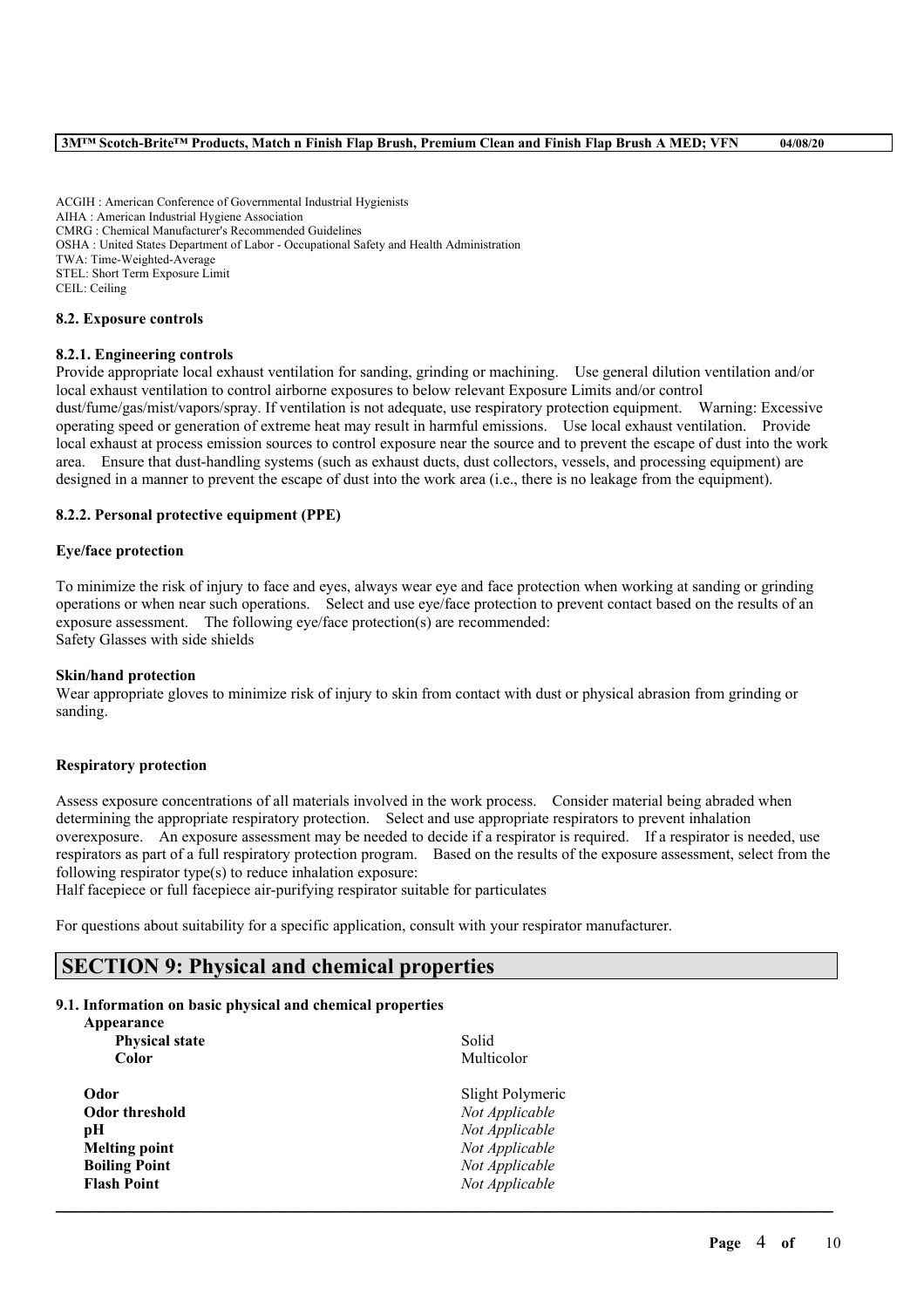| <b>Evaporation rate</b>                | Not Applicable |
|----------------------------------------|----------------|
| Flammability (solid, gas)              | Not Classified |
| <b>Flammable Limits(LEL)</b>           | Not Applicable |
| <b>Flammable Limits(UEL)</b>           | Not Applicable |
| <b>Vapor Pressure</b>                  | Not Applicable |
| <b>Vapor Density</b>                   | Not Applicable |
| <b>Density</b>                         | Not Applicable |
| <b>Specific Gravity</b>                | Not Applicable |
| Solubility In Water                    | Not Applicable |
| Solubility- non-water                  | Not Applicable |
| Partition coefficient: n-octanol/water | Not Applicable |
| <b>Autoignition temperature</b>        | Not Applicable |
| <b>Decomposition temperature</b>       | Not Applicable |
| <b>Viscosity</b>                       | Not Applicable |

# **SECTION 10: Stability and reactivity**

#### **10.1. Reactivity**

This material is considered to be non reactive under normal use conditions.

### **10.2. Chemical stability**

Stable.

### **10.3. Possibility of hazardous reactions**

Hazardous polymerization will not occur.

**10.4. Conditions to avoid** None known.

# **10.5. Incompatible materials**

None known.

### **10.6. Hazardous decomposition products**

**Substance Condition** None known.

Refer to section 5.2 for hazardous decomposition products during combustion.

# **SECTION 11: Toxicological information**

The information below may not be consistent with the material classification in Section 2 if specific ingredient **classifications are mandated by a competent authority. In addition, toxicological data on ingredients may not be** reflected in the material classification and/or the signs and symptoms of exposure, because an ingredient may be present below the threshold for labeling, an ingredient may not be available for exposure, or the data may not be **relevant to the material as a whole.**

**11.1. Information on Toxicological effects**

**Signs and Symptoms of Exposure**

Based on test data and/or information on the components, this material may produce the following health effects: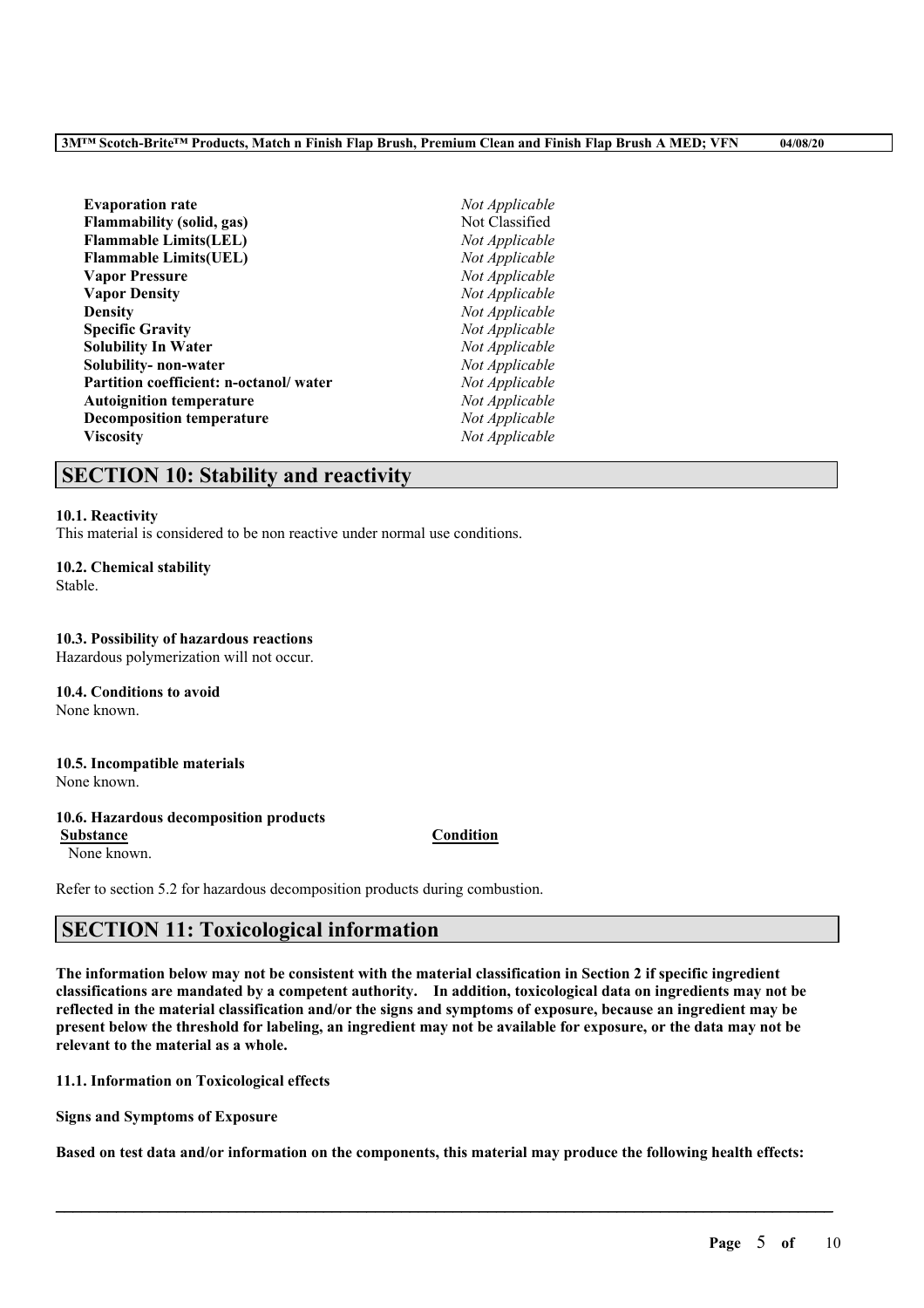#### **Inhalation:**

Dust from grinding, sanding or machining may cause irritation of the respiratory system. Signs/symptoms may include cough, sneezing, nasal discharge, headache, hoarseness, and nose and throat pain.

#### **Skin Contact:**

Mechanical Skin irritation: Signs/symptoms may include abrasion, redness, pain, and itching.

#### **Eye Contact:**

Mechanical eye irritation: Signs/symptoms may include pain, redness, tearing and corneal abrasion.

Dust created by grinding, sanding, or machining may cause eye irritation. Signs/symptoms may include redness, swelling, pain, tearing, and blurred or hazy vision.

#### **Ingestion:**

No known health effects.

#### **Carcinogenicity:**

| Ingredient                  | CAS No.    | <b>Class Description</b>       | Regulation                                  |
|-----------------------------|------------|--------------------------------|---------------------------------------------|
| <b>SILICA. CRYS AIRRESP</b> | 14808-60-7 | Known human carcinogen         | National Toxicology Program Carcinogens     |
| Carbon Black                | 1333-86-4  | Grp. 2B: Possible human carc.  | International Agency for Research on Cancer |
| <b>Ouartz Silica</b>        | 14808-60-7 | Grp. 1: Carcinogenic to humans | International Agency for Research on Cancer |
| Titanium Dioxide            | 13463-67-7 | Grp. 2B: Possible human carc.  | International Agency for Research on Cancer |

#### **Additional Information:**

This document covers only the 3M product. For complete assessment, when determining the degree of hazard, the material being abraded must also be considered.

This product contains titanium dioxide and quartz (crystalline) silica. Cancer of the lungs has been associated with inhalation of high levels of titanium dioxide in animal studies, and occupational exposure to inhaled quartz silica has been associated with silicosis and lung cancer. No exposure to titanium dioxide or quartz silica is expected during the normal handling and use of this product. Titanium dioxide and quartz silica were not detected when air sampling was conducted during simulated use of similar products containing these substances. Therefore, the health effects associated with titanium dioxide and quartz (crystalline) silica are not expected during the normal use of this product. **Toxicological Data**

#### If a component is disclosed in section 3 but does not appear in a table below, either no data are available for that endpoint or the data are not sufficient for classification.

**Acute Toxicity**

| Acute l'oxicity                      |                                       |                |                                                   |
|--------------------------------------|---------------------------------------|----------------|---------------------------------------------------|
| Name                                 | Route                                 | <b>Species</b> | Value                                             |
| Overall product                      | Ingestion                             |                | No data available; calculated $ATE > 5,000$ mg/kg |
| Aluminum Oxide Mineral (non-fibrous) | Dermal                                |                | LD50 estimated to be $> 5,000$ mg/kg              |
| Aluminum Oxide Mineral (non-fibrous) | Inhalation-<br>Dust/Mist<br>(4 hours) | Rat            | $LC50 > 2.3$ mg/l                                 |
| Aluminum Oxide Mineral (non-fibrous) | Ingestion                             | Rat            | $LD50 > 5,000$ mg/kg                              |
| Filler                               | Dermal                                |                | LD50 estimated to be $> 5,000$ mg/kg              |
| Filler                               | Ingestion                             |                | LD50 estimated to be $2,000 - 5,000$ mg/kg        |
| Titanium Dioxide                     | Dermal                                | Rabbit         | $LD50 > 10,000$ mg/kg                             |
| Titanium Dioxide                     | Inhalation-<br>Dust/Mist<br>(4 hours) | Rat            | $LC50 > 6.82$ mg/l                                |
| <b>Titanium Dioxide</b>              | Ingestion                             | Rat            | $LD50 > 10,000$ mg/kg                             |
| Filler                               | Dermal                                | Rat            | $LD50 > 2,000$ mg/kg                              |
| Filler                               | Inhalation-<br>Dust/Mist<br>(4 hours) | Rat            | $LC50$ 3 mg/l                                     |
| Filler                               | Ingestion                             | Rat            | LD50<br>$6,450$ mg/kg                             |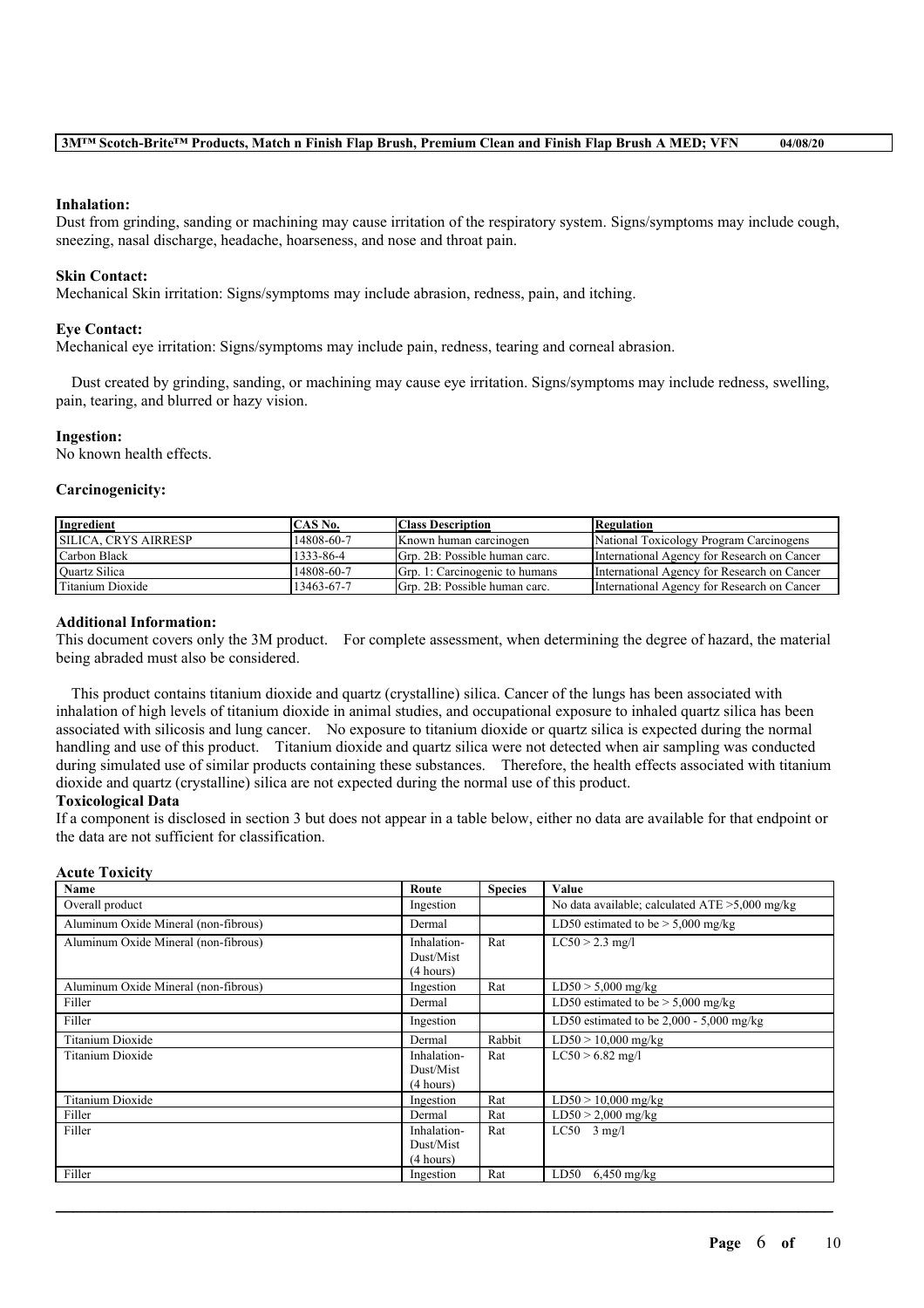### 3MTM Scotch-Brite<sup>TM</sup> Products, Match n Finish Flap Brush, Premium Clean and Finish Flap Brush A MED; VFN 04/08/20

| Iron Oxide           | Dermal    | <b>Not</b> | $LD50$ 3,100 mg/kg                   |
|----------------------|-----------|------------|--------------------------------------|
|                      |           | available  |                                      |
| Iron Oxide           | Ingestion | <b>Not</b> | LD50 $3,700$ mg/kg                   |
|                      |           | available  |                                      |
| Carbon Black         | Dermal    | Rabbit     | $LD50 > 3,000$ mg/kg                 |
| Carbon Black         | Ingestion | Rat        | $LD50 > 8,000$ mg/kg                 |
| <b>Ouartz Silica</b> | Dermal    |            | LD50 estimated to be $> 5,000$ mg/kg |
| <b>Ouartz Silica</b> | Ingestion |            | LD50 estimated to be $> 5,000$ mg/kg |

 $\overline{ATE}$  = acute toxicity estimate

### **Skin Corrosion/Irritation**

| Name                                 | <b>Species</b> | Value                     |
|--------------------------------------|----------------|---------------------------|
|                                      |                |                           |
| Aluminum Oxide Mineral (non-fibrous) | Rabbit         | No significant irritation |
| Titanium Dioxide                     | Rabbit         | No significant irritation |
| Filler                               | Rabbit         | No significant irritation |
| Iron Oxide                           | Rabbit         | No significant irritation |
| Carbon Black                         | Rabbit         | No significant irritation |
| <b>Ouartz Silica</b>                 | Professio      | No significant irritation |
|                                      | nal            |                           |
|                                      | judgeme        |                           |
|                                      | nt             |                           |

### **Serious Eye Damage/Irritation**

| Name                                 | <b>Species</b> | Value                     |
|--------------------------------------|----------------|---------------------------|
|                                      |                |                           |
| Aluminum Oxide Mineral (non-fibrous) | Rabbit         | No significant irritation |
| Titanium Dioxide                     | Rabbit         | No significant irritation |
| Filler                               | Rabbit         | No significant irritation |
| Iron Oxide                           | Rabbit         | No significant irritation |
| Carbon Black                         | Rabbit         | No significant irritation |

### **Skin Sensitization**

| Name             | <b>Species</b> | Value          |
|------------------|----------------|----------------|
| Titanium Dioxide | Human          | Not classified |
|                  | and            |                |
|                  | animal         |                |
| Iron Oxide       | Human          | Not classified |

### **Respiratory Sensitization**

For the component/components, either no data are currently available or the data are not sufficient for classification.

### **Germ Cell Mutagenicity**

| Name                                 | Route    | Value                                          |
|--------------------------------------|----------|------------------------------------------------|
|                                      |          |                                                |
| Aluminum Oxide Mineral (non-fibrous) | In Vitro | Not mutagenic                                  |
| Filler                               | In Vitro | Not mutagenic                                  |
| Titanium Dioxide                     | In Vitro | Not mutagenic                                  |
| Titanium Dioxide                     | In vivo  | Not mutagenic                                  |
| Iron Oxide                           | In Vitro | Not mutagenic                                  |
| Carbon Black                         | In Vitro | Not mutagenic                                  |
| Carbon Black                         | In vivo  | Some positive data exist, but the data are not |
|                                      |          | sufficient for classification                  |
| <b>Ouartz Silica</b>                 | In Vitro | Some positive data exist, but the data are not |
|                                      |          | sufficient for classification                  |
| <b>Ouartz Silica</b>                 | In vivo  | Some positive data exist, but the data are not |
|                                      |          | sufficient for classification                  |

### **Carcinogenicity**

| Name                                                           | Rout       | snecies | ⁄ alue            |
|----------------------------------------------------------------|------------|---------|-------------------|
| $(non-1)$<br>)xide<br>-fibrous<br>Minera <sub>1</sub><br>mınun | Inhalation | Ka.     | $2$ enic<br>einos |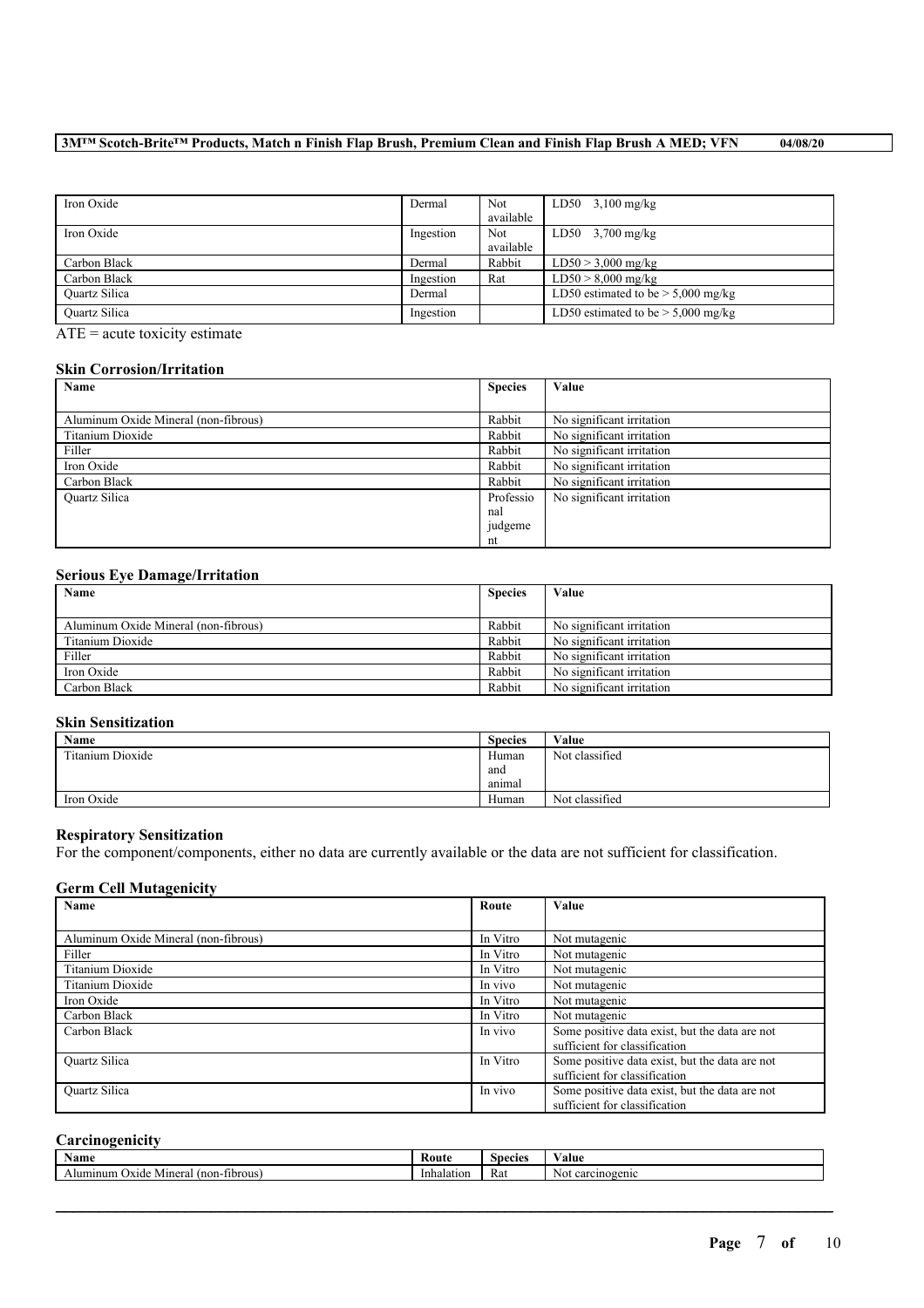### 3MTM Scotch-Brite<sup>TM</sup> Products, Match n Finish Flap Brush, Premium Clean and Finish Flap Brush A MED; VFN 04/08/20

| Titanium Dioxide     | Ingestion  | Multiple | Not carcinogenic                               |
|----------------------|------------|----------|------------------------------------------------|
|                      |            | animal   |                                                |
|                      |            | species  |                                                |
| Titanium Dioxide     | Inhalation | Rat      | Carcinogenic                                   |
| Iron Oxide           | Inhalation | Human    | Some positive data exist, but the data are not |
|                      |            |          | sufficient for classification                  |
| Carbon Black         | Dermal     | Mouse    | Not carcinogenic                               |
| Carbon Black         | Ingestion  | Mouse    | Not carcinogenic                               |
| Carbon Black         | Inhalation | Rat      | Carcinogenic                                   |
| <b>Ouartz Silica</b> | Inhalation | Human    | Carcinogenic                                   |
|                      |            | and      |                                                |
|                      |            | animal   |                                                |

### **Reproductive Toxicity**

### **Reproductive and/or Developmental Effects**

| Name   | Route     | Value                          | <b>Species</b> | <b>Test Result</b>     | <b>Exposure</b><br><b>Duration</b>    |
|--------|-----------|--------------------------------|----------------|------------------------|---------------------------------------|
| Filler | Ingestion | Not classified for development | Rat            | NOAEL 625<br>mg/kg/day | premating $\&$<br>during<br>gestation |

### **Target Organ(s)**

### **Specific Target Organ Toxicity - single exposure**

| Name   | Route      | Target Organ(s)    | Value          | <b>Species</b> | <b>Test Result</b>                    | Exposure<br><b>Duration</b> |
|--------|------------|--------------------|----------------|----------------|---------------------------------------|-----------------------------|
| Filler | Inhalation | respiratory system | Not classified | Rat            | <b>NOAEL</b><br>$0.812 \text{ mg}$ /l | 90 minutes                  |

### **Specific Target Organ Toxicity - repeated exposure**

| Name                                    | Route      | <b>Target Organ(s)</b>               | Value                                                                              | <b>Species</b>         | <b>Test Result</b>            | <b>Exposure</b><br><b>Duration</b> |
|-----------------------------------------|------------|--------------------------------------|------------------------------------------------------------------------------------|------------------------|-------------------------------|------------------------------------|
| Aluminum Oxide Mineral<br>(non-fibrous) | Inhalation | pneumoconiosis                       | Some positive data exist, but the<br>data are not sufficient for<br>classification | Human                  | <b>NOAEL Not</b><br>available | occupational<br>exposure           |
| Aluminum Oxide Mineral<br>(non-fibrous) | Inhalation | pulmonary fibrosis                   | Not classified                                                                     | Human                  | <b>NOAEL Not</b><br>available | occupational<br>exposure           |
| Filler                                  | Inhalation | respiratory system                   | Not classified                                                                     | Human                  | <b>NOAEL Not</b><br>available | occupational<br>exposure           |
| Filler                                  | Inhalation | pulmonary fibrosis                   | Not classified                                                                     | Human<br>and<br>animal | <b>NOAEL Not</b><br>available |                                    |
| <b>Titanium Dioxide</b>                 | Inhalation | respiratory system                   | Some positive data exist, but the<br>data are not sufficient for<br>classification | Rat                    | LOAEL 0.01<br>mg/l            | 2 years                            |
| <b>Titanium Dioxide</b>                 | Inhalation | pulmonary fibrosis                   | Not classified                                                                     | Human                  | <b>NOAEL Not</b><br>available | occupational<br>exposure           |
| Filler                                  | Inhalation | respiratory system                   | Not classified                                                                     | Human                  | <b>NOAEL Not</b><br>available | occupational<br>exposure           |
| Iron Oxide                              | Inhalation | pulmonary fibrosis<br>pneumoconiosis | Not classified                                                                     | Human                  | <b>NOAEL Not</b><br>available | occupational<br>exposure           |
| Carbon Black                            | Inhalation | pneumoconiosis                       | Not classified                                                                     | Human                  | <b>NOAEL Not</b><br>available | occupational<br>exposure           |
| <b>Ouartz Silica</b>                    | Inhalation | silicosis                            | Causes damage to organs through<br>prolonged or repeated exposure                  | Human                  | <b>NOAEL Not</b><br>available | occupational<br>exposure           |

### **Aspiration Hazard**

For the component/components, either no data are currently available or the data are not sufficient for classification.

Please contact the address or phone number listed on the first page of the SDS for additional toxicological information **on this material and/or its components.**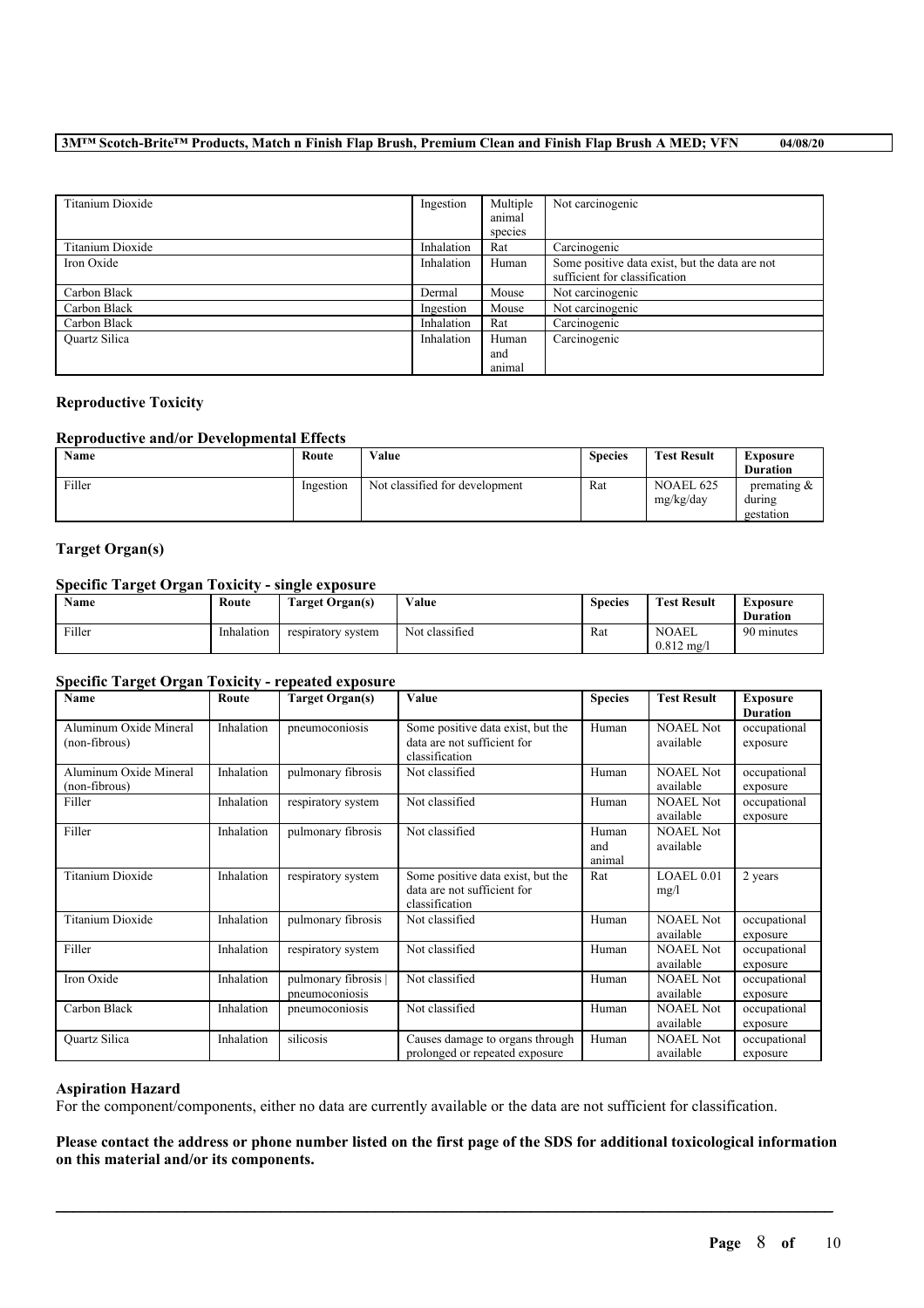# **SECTION 12: Ecological information**

### **Ecotoxicological information**

Please contact the address or phone number listed on the first page of the SDS for additional ecotoxicological information on this material and/or its components.

### **Chemical fate information**

Please contact the address or phone number listed on the first page of the SDS for additional chemical fate information on this material and/or its components.

# **SECTION 13: Disposal considerations**

### **13.1. Disposal methods**

Dispose of contents/ container in accordance with the local/regional/national/international regulations.

Prior to disposal, consult all applicable authorities and regulations to insure proper classification. The substrate that was abraded must be considered as a factor in the disposal method for this product. Dispose of waste product in a permitted industrial waste facility. As a disposal alternative, incinerate in a permitted waste incineration facility. Proper destruction may require the use of additional fuel during incineration processes. If no other disposal options are available, waste product may be placed in a landfill properly designed for industrial waste.

### **EPA Hazardous Waste Number (RCRA):** Not regulated

# **SECTION 14: Transport Information**

Not regulated per U.S. DOT, IATA or IMO.

These transportation classifications are provided as a customer service. As the shipper YOU remain responsible for complying with all applicable laws and regulations, including proper transportation classification and packaging. 3M transportation classifications are based on product formulation, packaging, 3M policies and 3M understanding of applicable current regulations. 3M does not guarantee the accuracy of this classification information. This information applies only to transportation classification and not the packaging, labeling, or marking requirements. The original 3M package is certified for U.S. ground shipment only. If you are shipping by air or ocean, the package may not meet applicable regulatory requirements.

 $\mathcal{L}_\mathcal{L} = \mathcal{L}_\mathcal{L} = \mathcal{L}_\mathcal{L} = \mathcal{L}_\mathcal{L} = \mathcal{L}_\mathcal{L} = \mathcal{L}_\mathcal{L} = \mathcal{L}_\mathcal{L} = \mathcal{L}_\mathcal{L} = \mathcal{L}_\mathcal{L} = \mathcal{L}_\mathcal{L} = \mathcal{L}_\mathcal{L} = \mathcal{L}_\mathcal{L} = \mathcal{L}_\mathcal{L} = \mathcal{L}_\mathcal{L} = \mathcal{L}_\mathcal{L} = \mathcal{L}_\mathcal{L} = \mathcal{L}_\mathcal{L}$ 

# **SECTION 15: Regulatory information**

### **15.1. US Federal Regulations**

Contact 3M for more information.

### **EPCRA 311/312 Hazard Classifications:**

**Physical Hazards** Not applicable

### **Health Hazards**

Not applicable

### **15.2. State Regulations**

Contact 3M for more information.